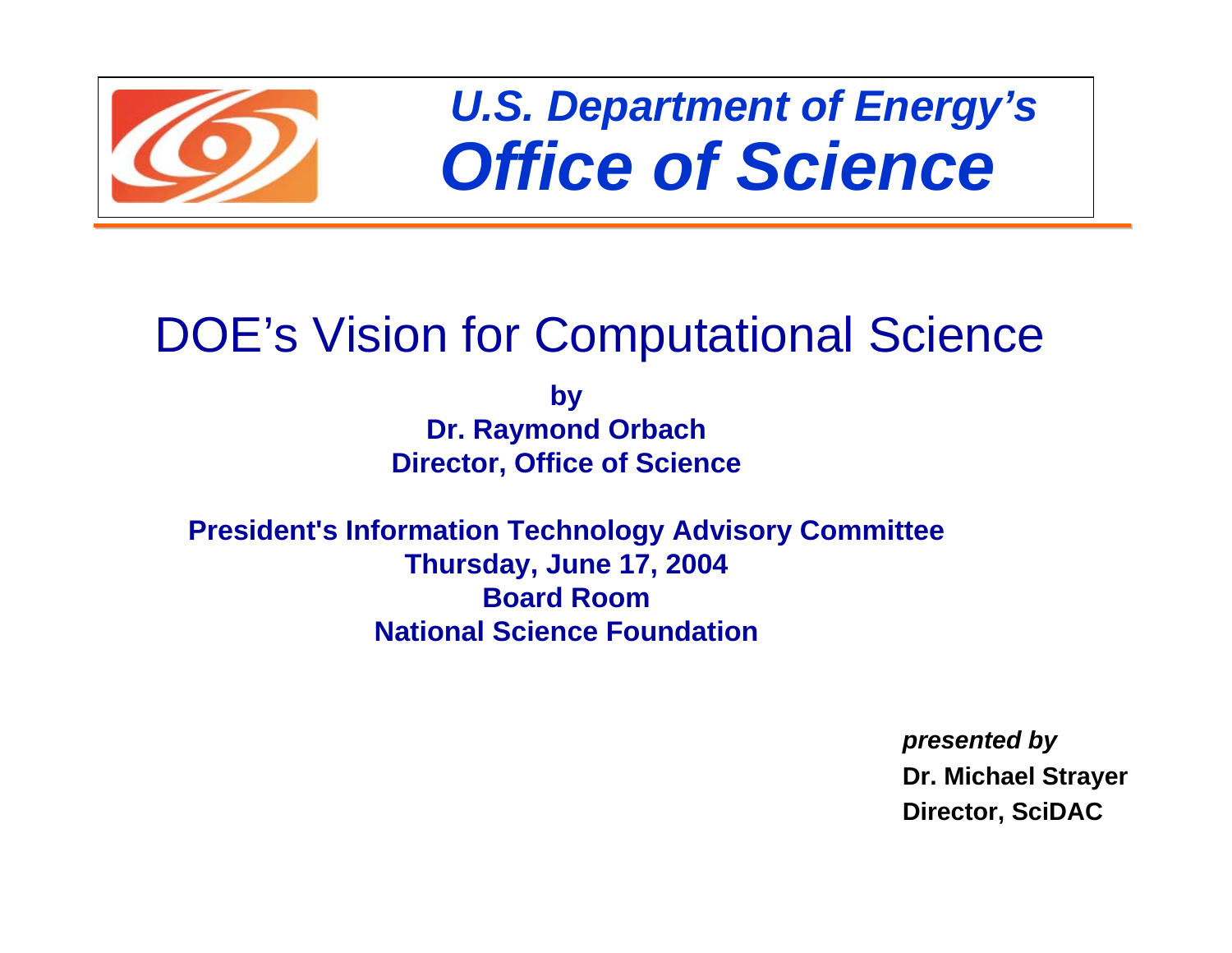

High-end Computation at the Forefronts of Science



#### **Essential tool in all areas of the Office of Science:**

**Accelerator Design Astrophysics Biology Chemistry Climate Modeling Combustion Fusion Energy Manoscience** 

**Nuclear Physics Quantum Chromodynamics**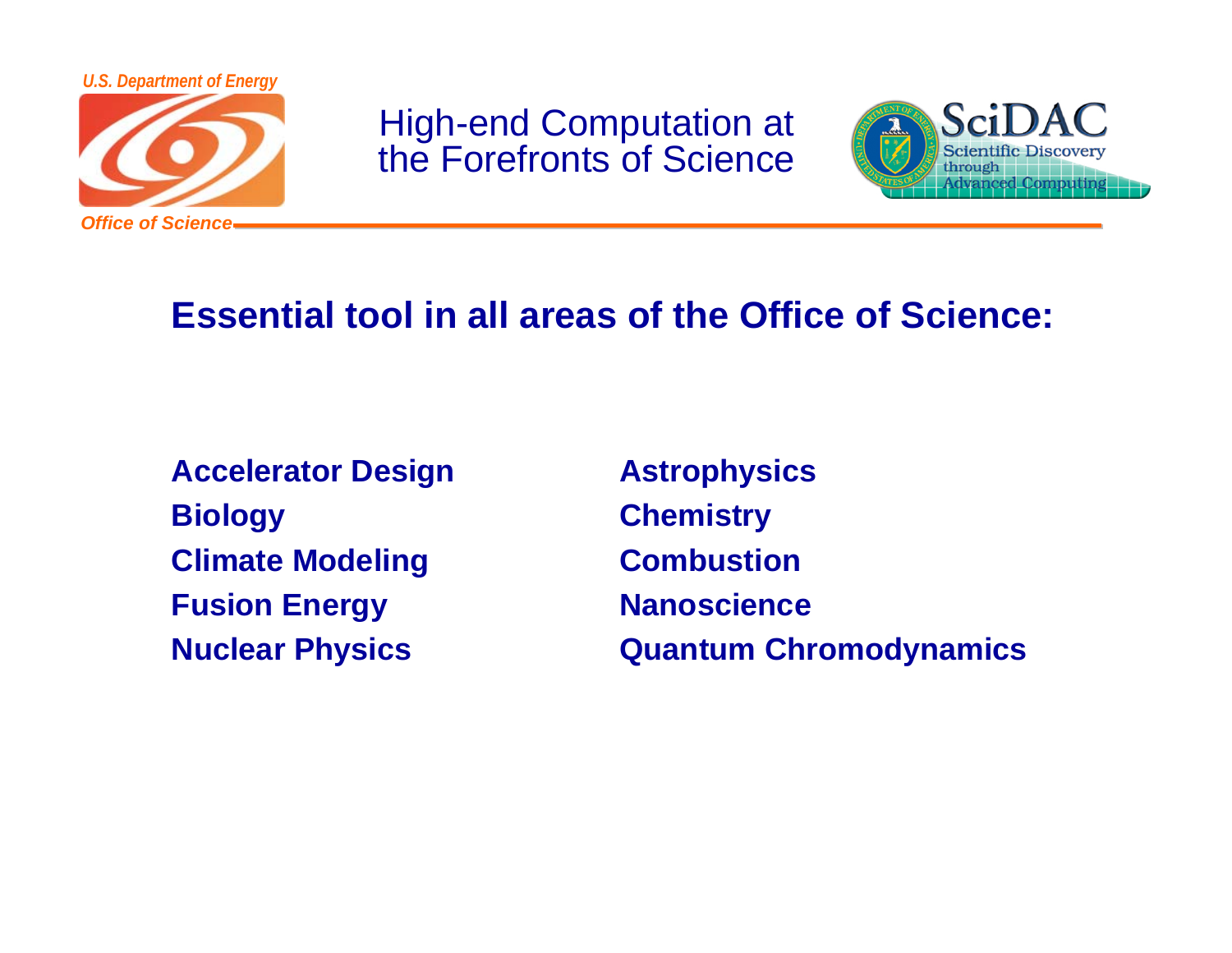

#### **Computational Science as a Methodology**



**Computational Science is an indispensable third pillar of scientific inquiry complementing theory, observation, and experiment**

**As science's newest tool, it holds great promise for resolving outstanding difficult questions and opening up new territories for exploration**

**We are pursuing computational science as a unifying theme across the entire Office, through the SciDAC program**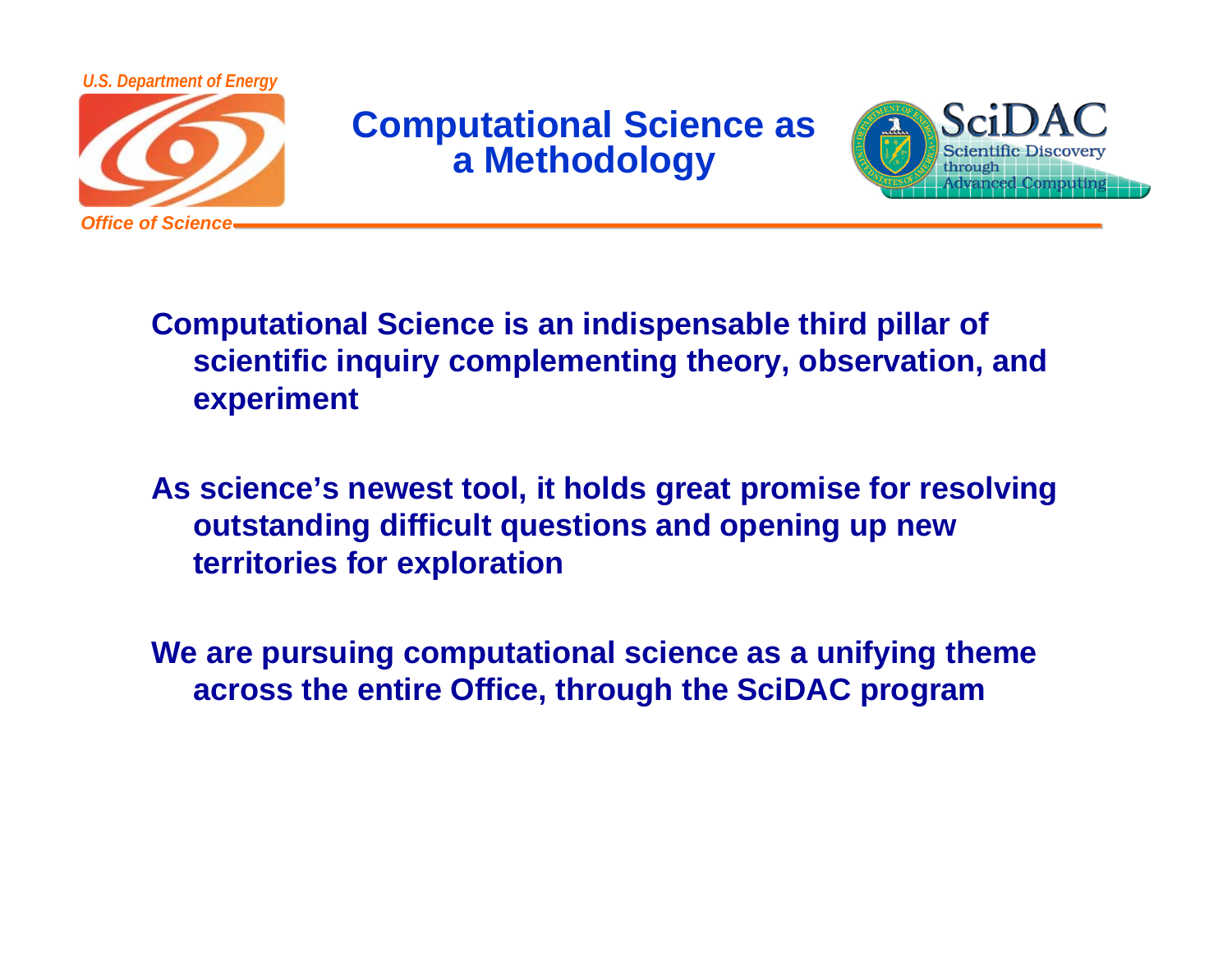





# *Scientific Discovery through Advanced Computing*

#### **www.science.doe.gov/scidac**

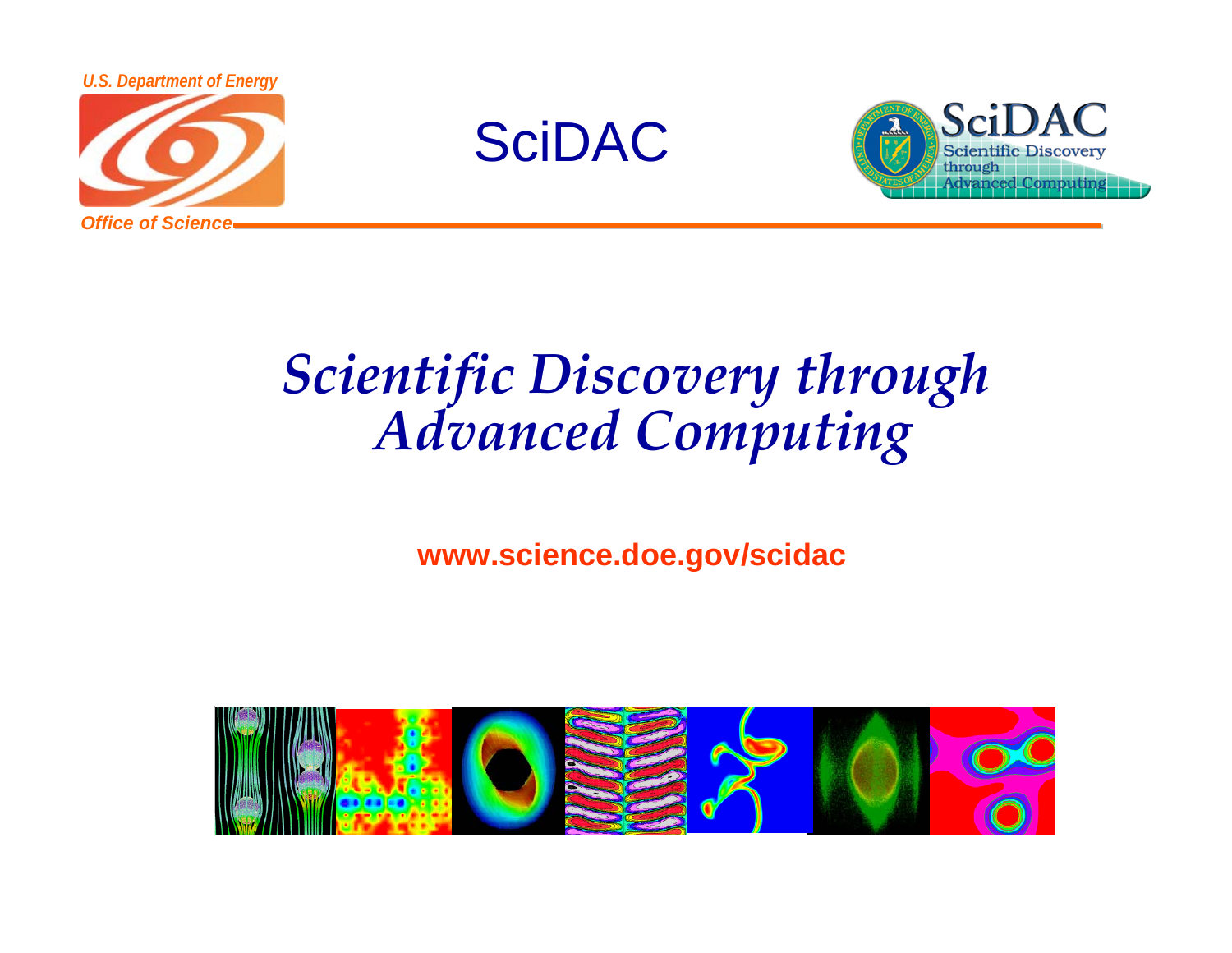

SciDAC



#### **An integrated program**

**Take advantage of capabilities of terascale computers by creating a new generation of applications codes that take science into new territories**

**Create the mathematical algorithms and computing systems software to enable scientific simulation codes to effectively and efficiently use terascale computers**

**Enable geographically distributed scientists to work effectively together as** *teams* **and to facilitate remote access to unique high-end resources**



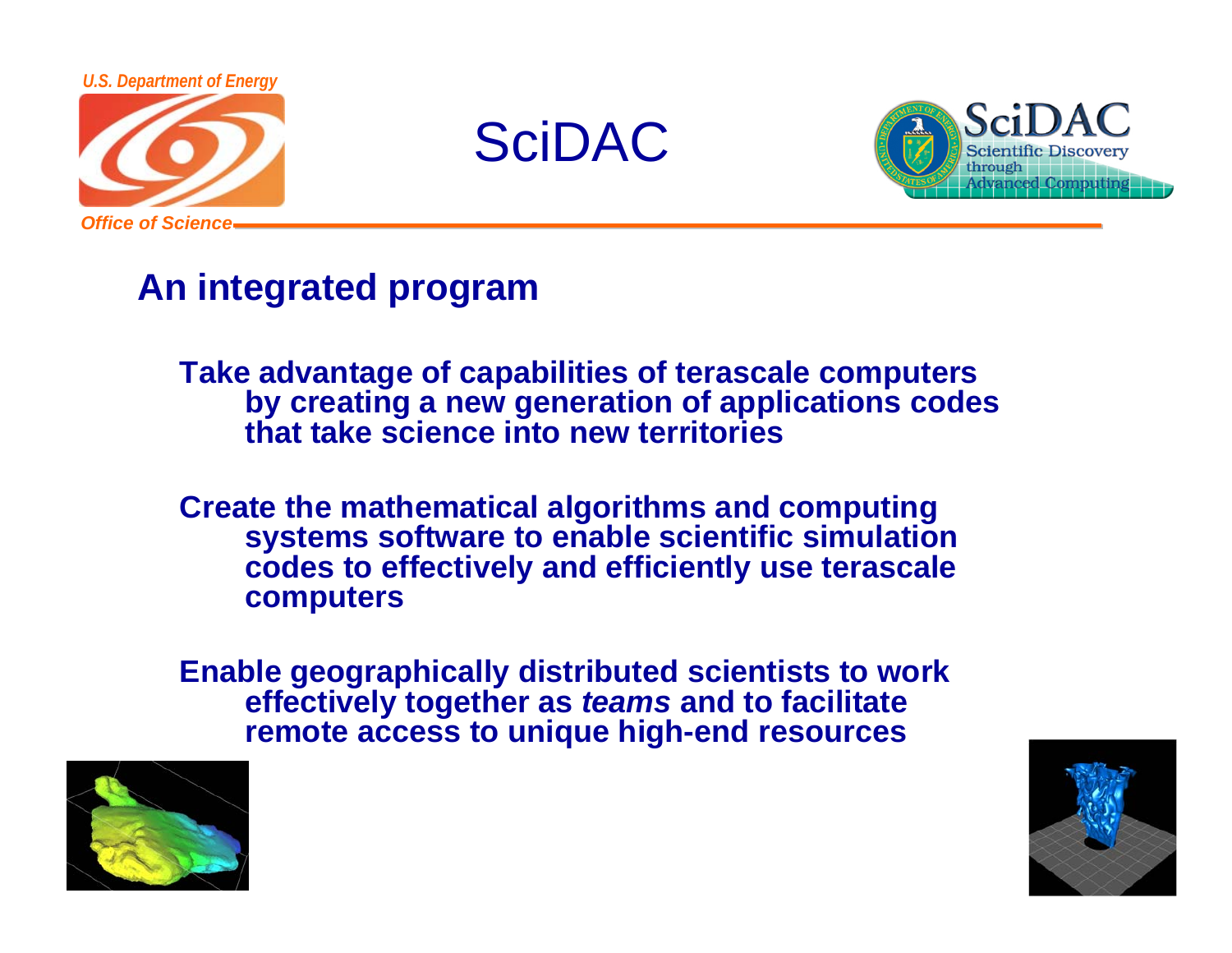

## **Benefits of SciDAC**



## Benefits of *"team-based science"* are both technical and sociological

Synergistic benefits derived from interdisciplinary interactions(e.g. Community Climate System Model)

SciDAC multi-institutional teams with enhanced collaborations have increased performance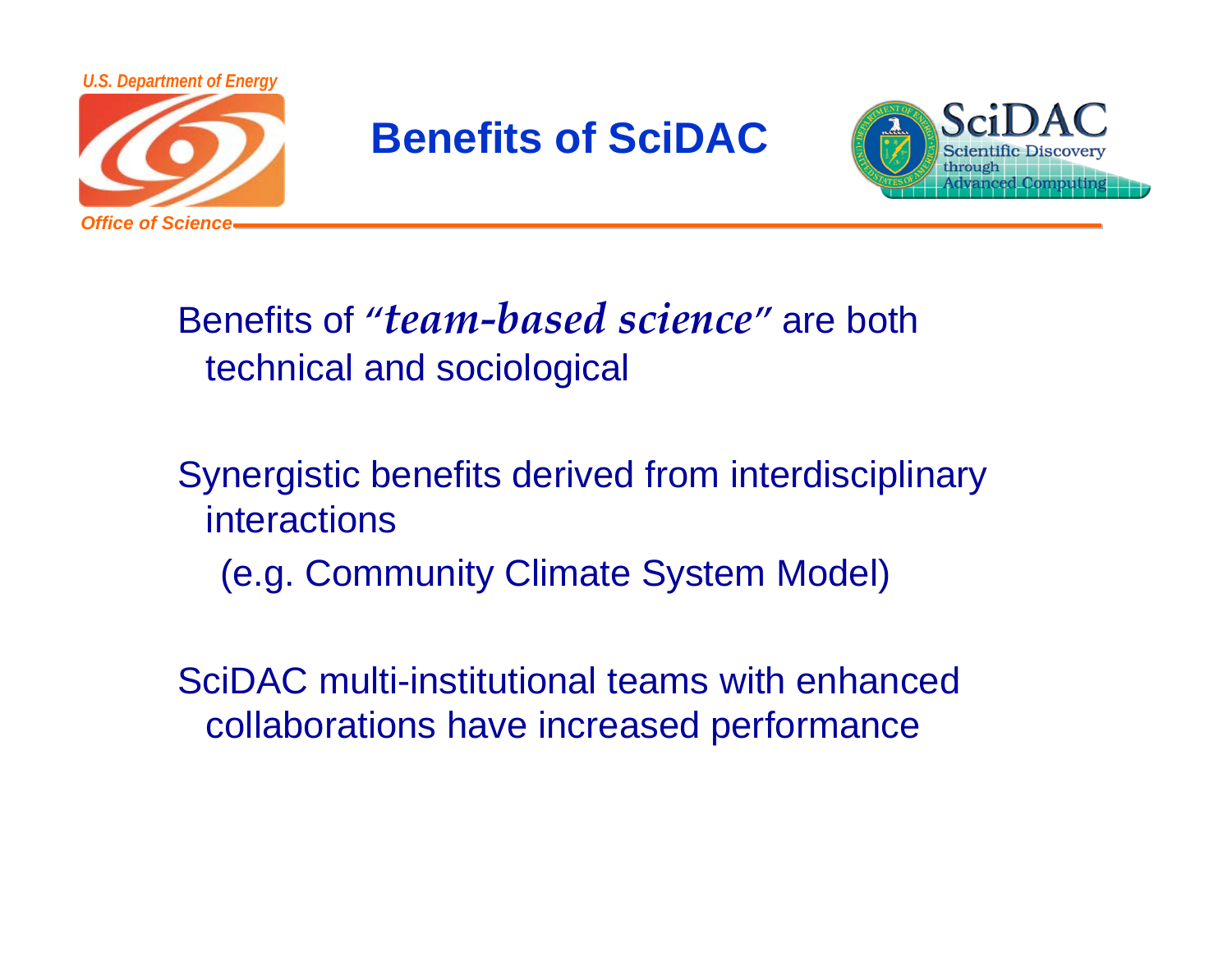

High-End Computing **Resources** 



## **SciDAC computing and networking resources are provided principally by the**  *Office of Advanced Scientific Computing Research*

**This includes** *both capacity* **and** *capability* **resources**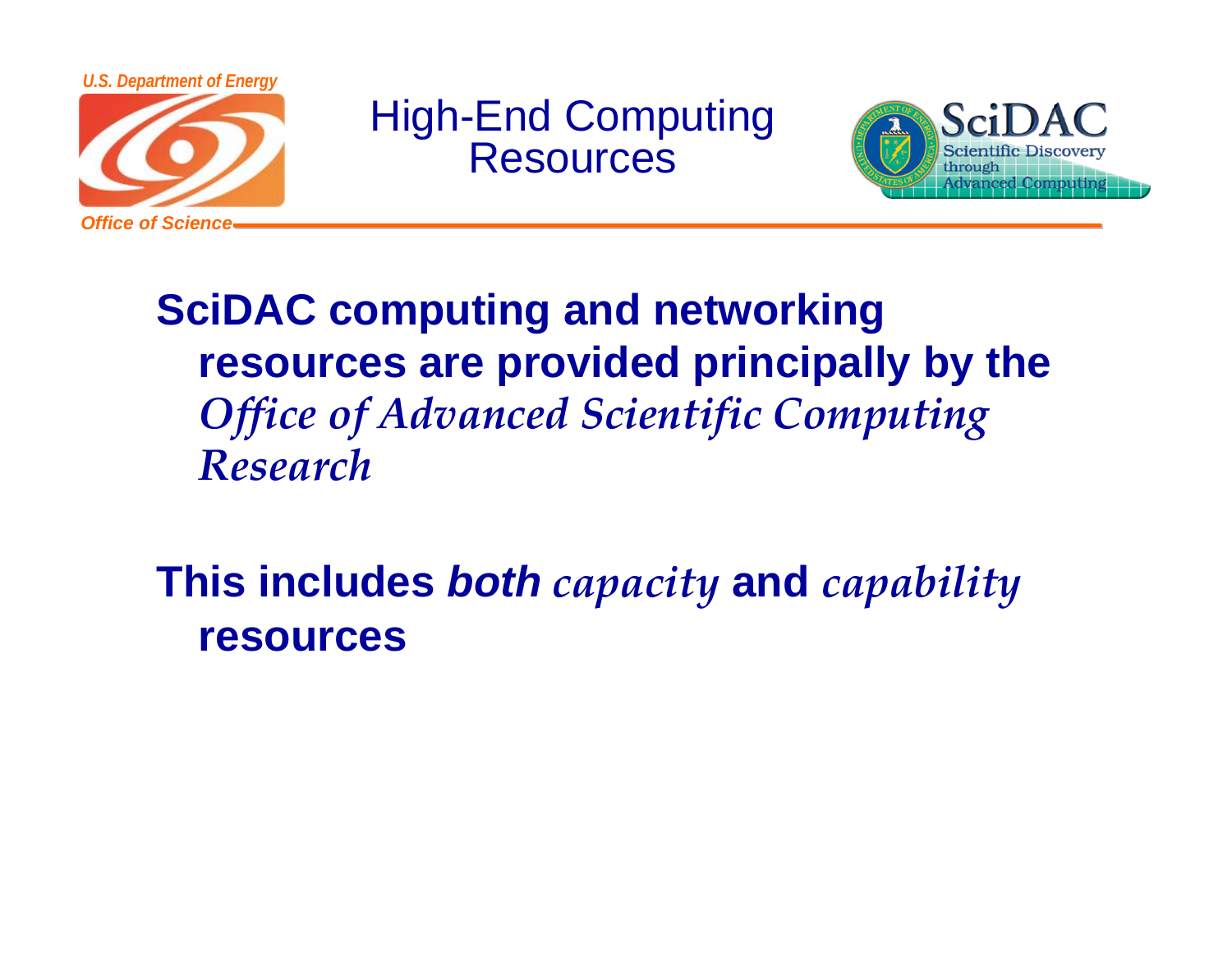

## Capacity Resources



#### **Capacity resources include:**

| <b>Machine</b>   | <b>Technology</b>                   | <b>Use</b>     | <b>Processors</b> | <b>CPU(1) Hours</b> |
|------------------|-------------------------------------|----------------|-------------------|---------------------|
| <b>Seaborg</b>   | <b>IBM Power-3</b>                  | <b>General</b> | 6176              | million<br>48.7     |
| Eagle            | <b>IBM Power-3</b>                  | <b>Climate</b> | 704               | million<br>5.5      |
| <b>Cheetah</b>   | <b>IBM Power-4</b>                  | <b>General</b> | 768               | million<br>6.1      |
| MPP <sub>2</sub> | <b>HP Intel Itanium Environment</b> |                | 1900              | 0.75 million        |





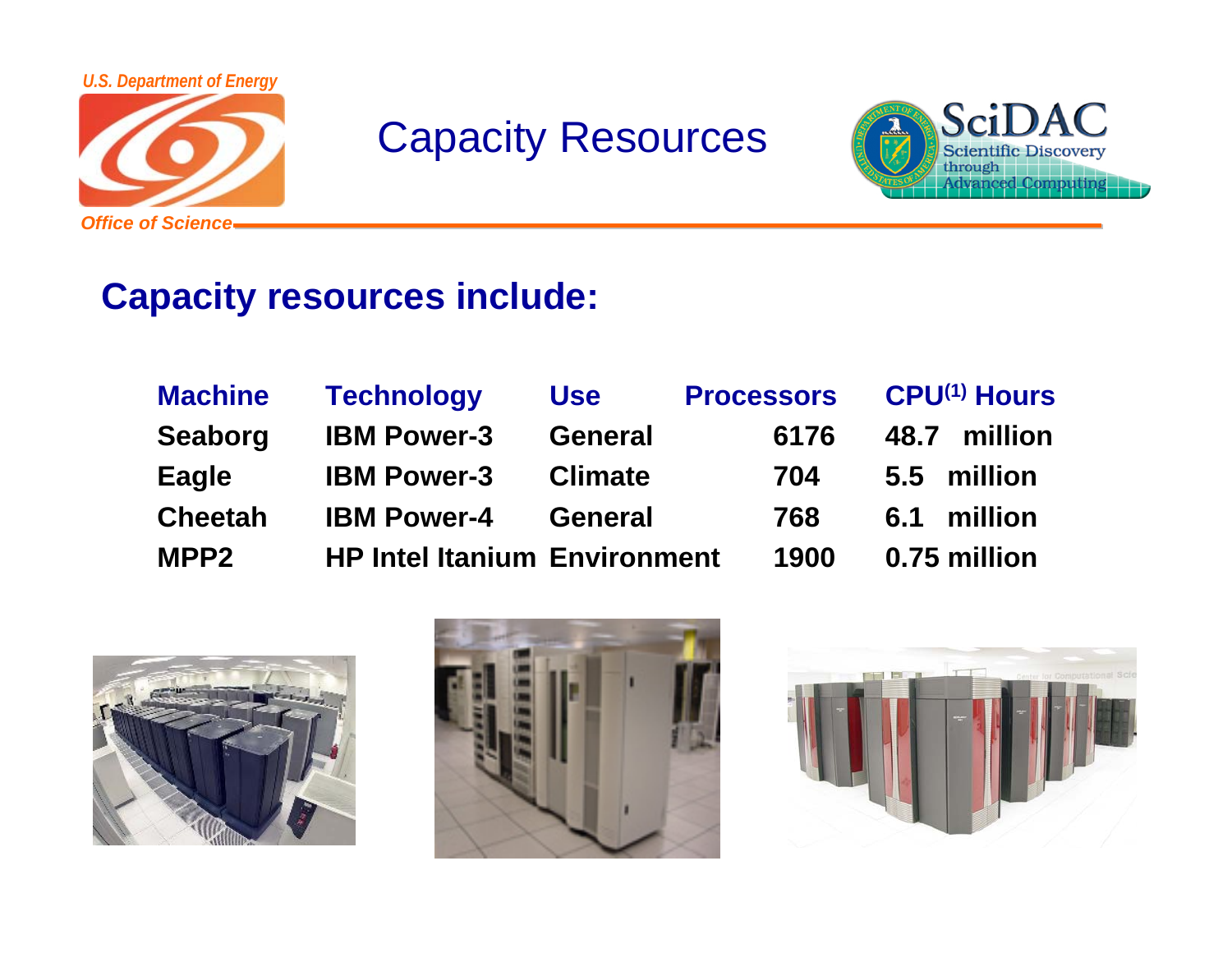

## High-End Computing Resources



#### Capability resources being established through the Leadership-Class Computing Initiative

Cray: X1, Red Storm, Black Widow IBM: Blue GeneSGI: Altix

Capability goal is one sustained petaflop by the end of this decade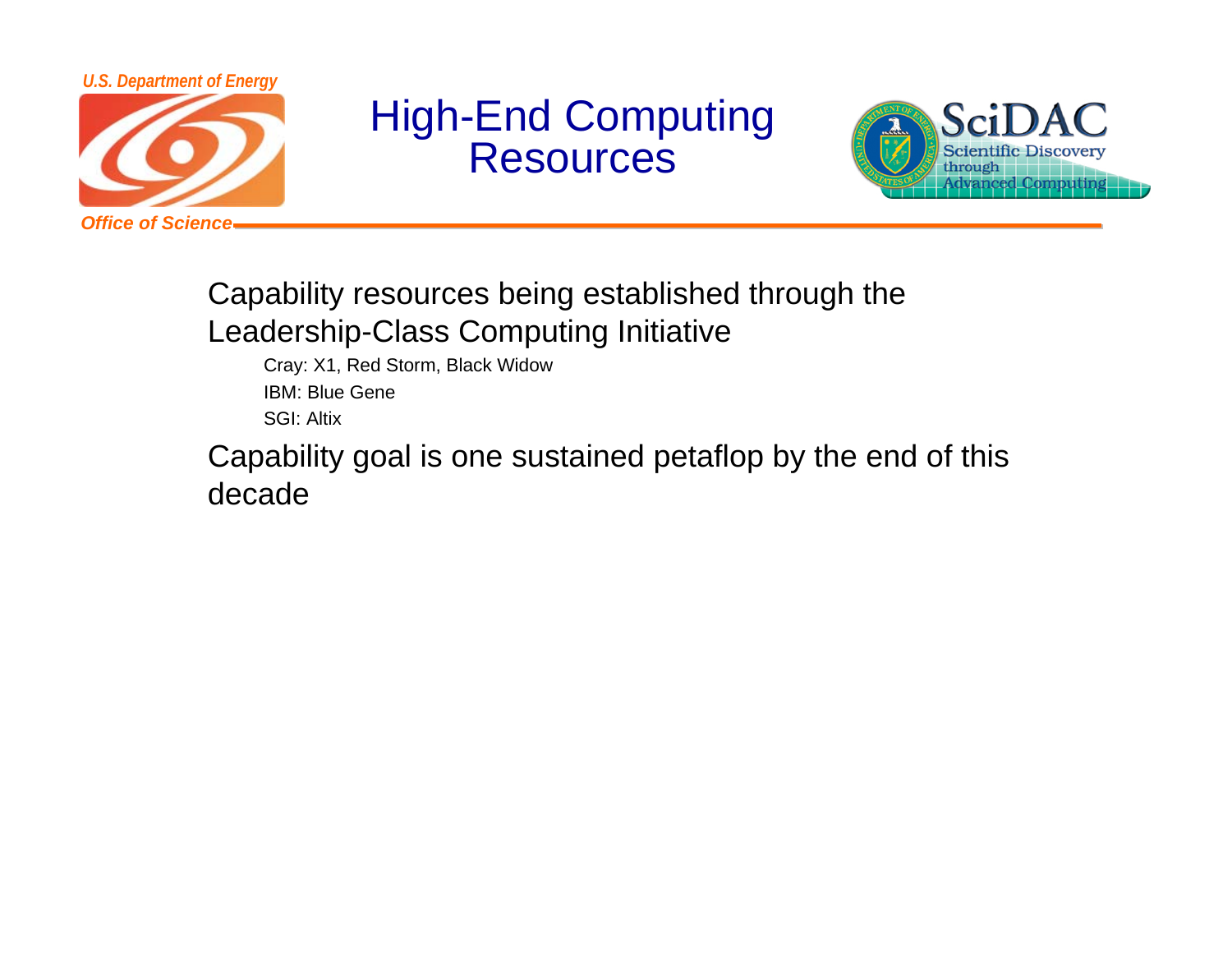

## Capability Resources



#### Capability resources being established through the Leadership-Class Computing Initiative

**Develop and evaluate next-generation architectureswith industry**





CRAY

Sgi

**Provide leadership-class computing resources for the Nation**



**Integrated Scalar/Vector Computing**



**Create math and CS methods to enableuse of resources**

> **SciDACISICs**

**Scientific Applications Partnerships**

**Modeling and simulation expertise**

**Computational End Stational End Stational End Stational Ending Reports Fusion**<br> **Computer Stational Property/**<br> **Industry/ Transform scientific discovery through advanced computing**

**Materials**

**otheragencies agencies**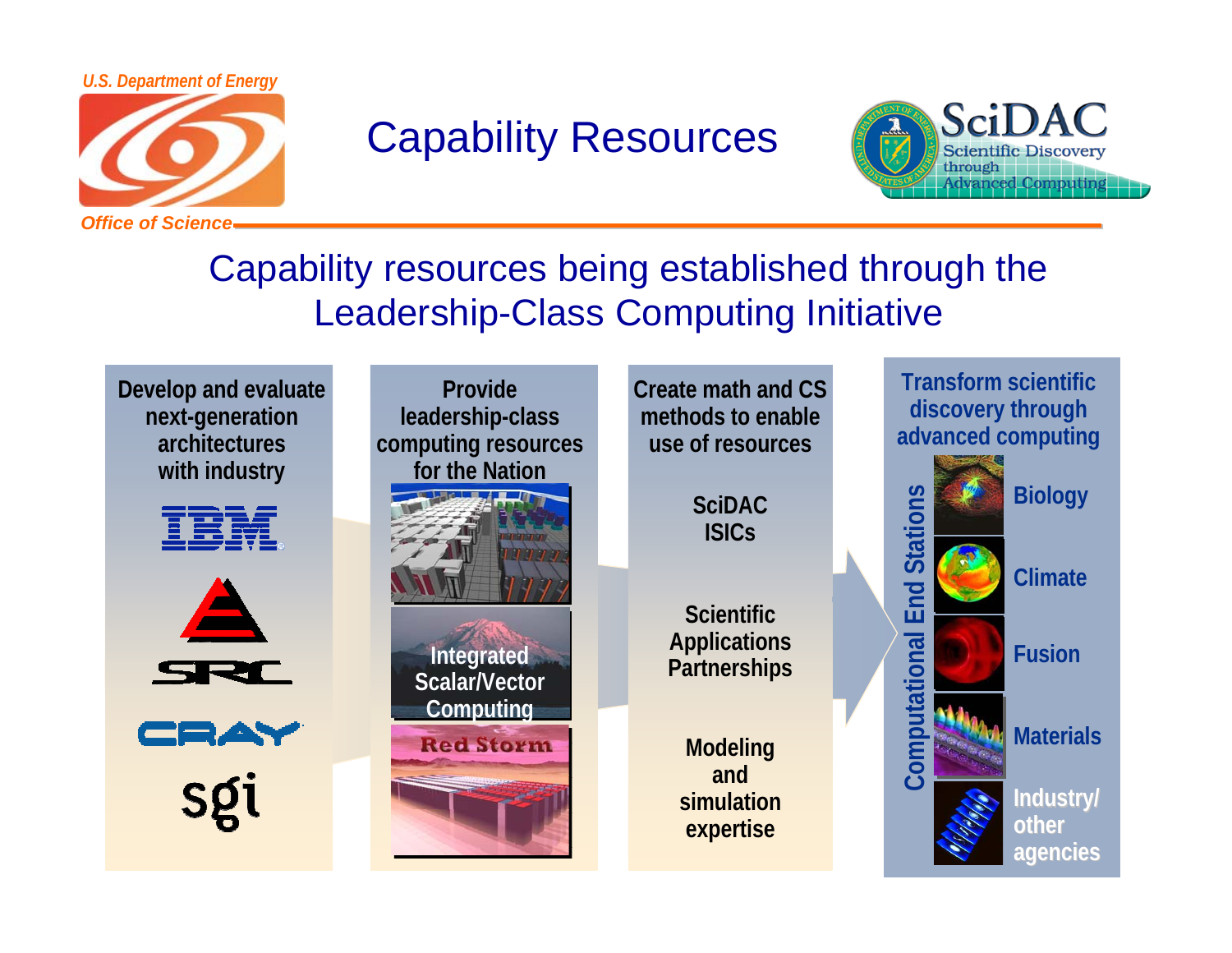

Capability Resources



## **"Capability goal is one sustained petaflop by the end of this decade"**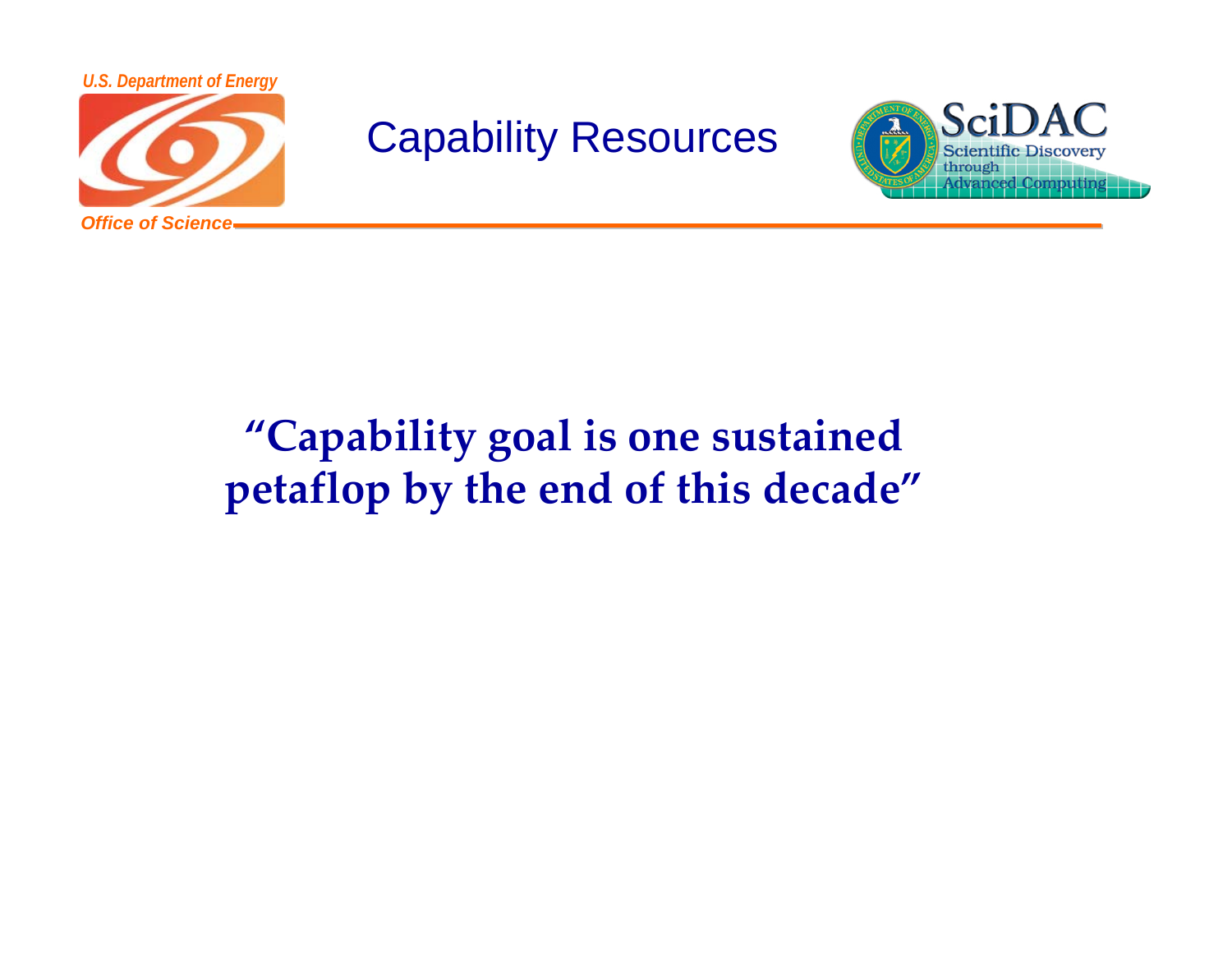

## Collaboration & Outreach



**Office of Science is working with the interagency community and the National Coordination Office to ensure that high-end computing resources are needs-driven and available to all**

**Partnerships with universities are the rule within the Office of Science – and especially so in SciDAC**

**Vigorous outreach and pre-competitive technology research projects with applications industries are planned**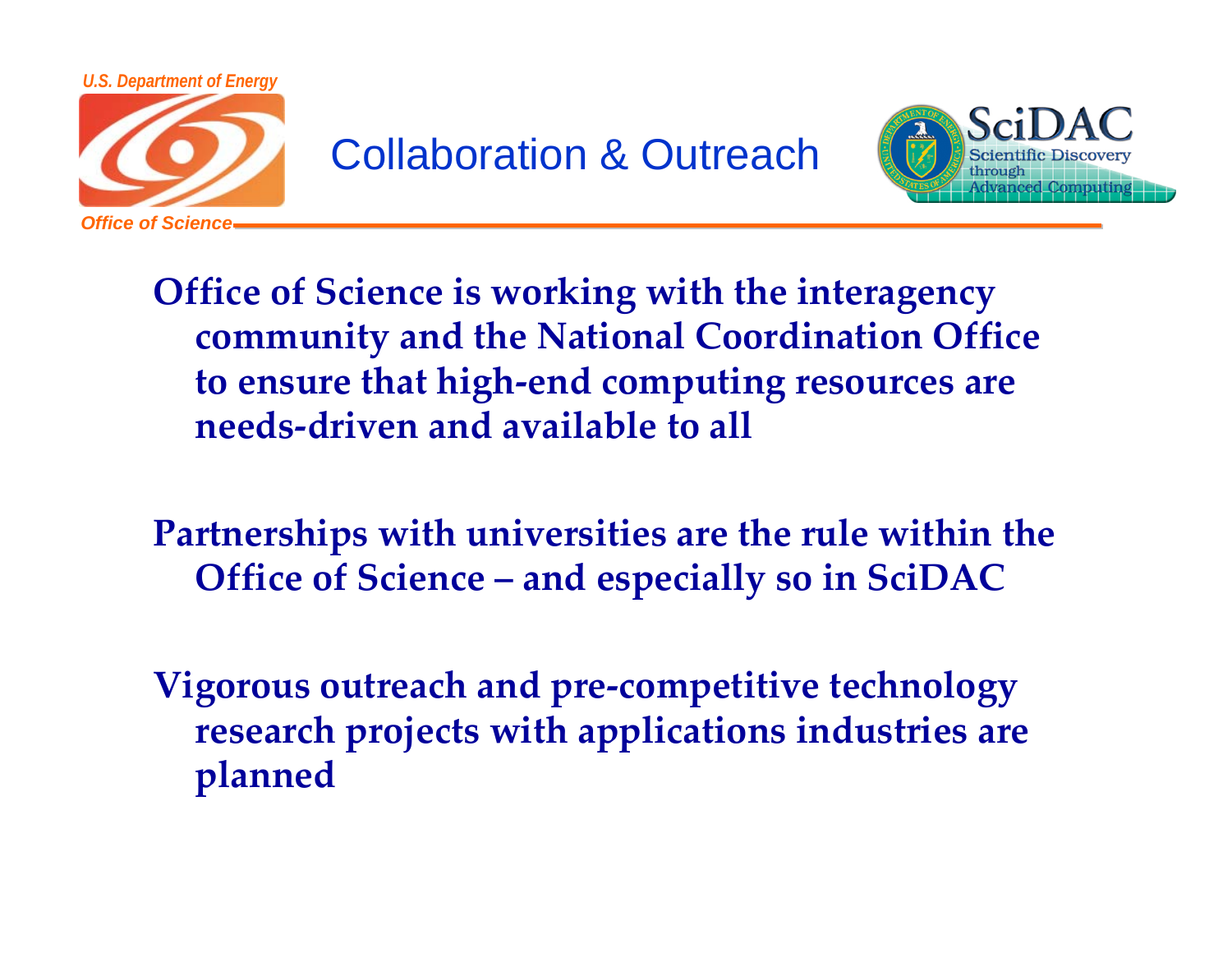





**10% of Seaborg made available to the scientific community for high impact science.** 

**No requirement for direct relationship to Office of Science programs.** 

**Encourage the development of a new sociology for highend computation.**

- $\mathcal{L}_{\mathcal{A}}$ **4.5M CPU hours available**
- $\blacksquare$ **53 proposals received**
- $\mathcal{L}_{\mathcal{A}}$ **130.5M CPU hours requested**
- $\blacksquare$ **65% from U.S. academic institutions**
- $\mathcal{L}_{\mathcal{A}}$ **12 different scientific disciplines**
- $\mathcal{L}_{\mathcal{A}}$ **62% for research not funded by DOE**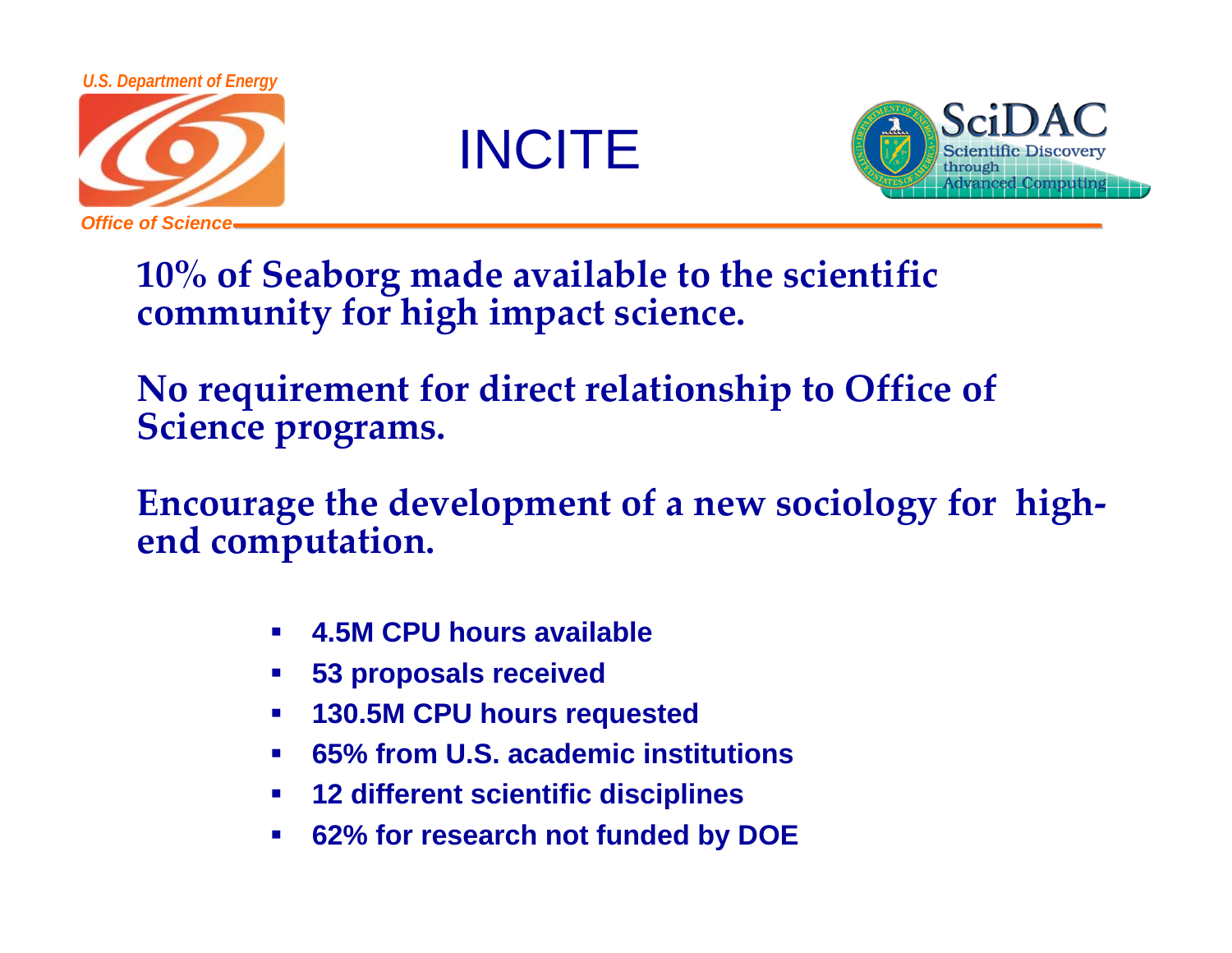

**INCITE** 



## **Three Awards**

*"Thermonuclear Supernovae: Stellar Explosions in Three Dimensions,"* Tomasz Plewa, Center for Astrophysical Thermonuclear Flashes, University of Chicago (2.7 M).

**"Fluid Turbulence and Mixing at High Reynolds Number**," Professor P. K. Yeung, Georgia Institute of Technology (1.2 M) [current support from the NSF].

**"Quantum Monte Carlo Study of Photoprotection via Carotenoids in Photosynthetic Centers,"** William A. Lester, Jr., Lawrence Berkeley National Laboratory and the University of California Berkeley ( 1 M).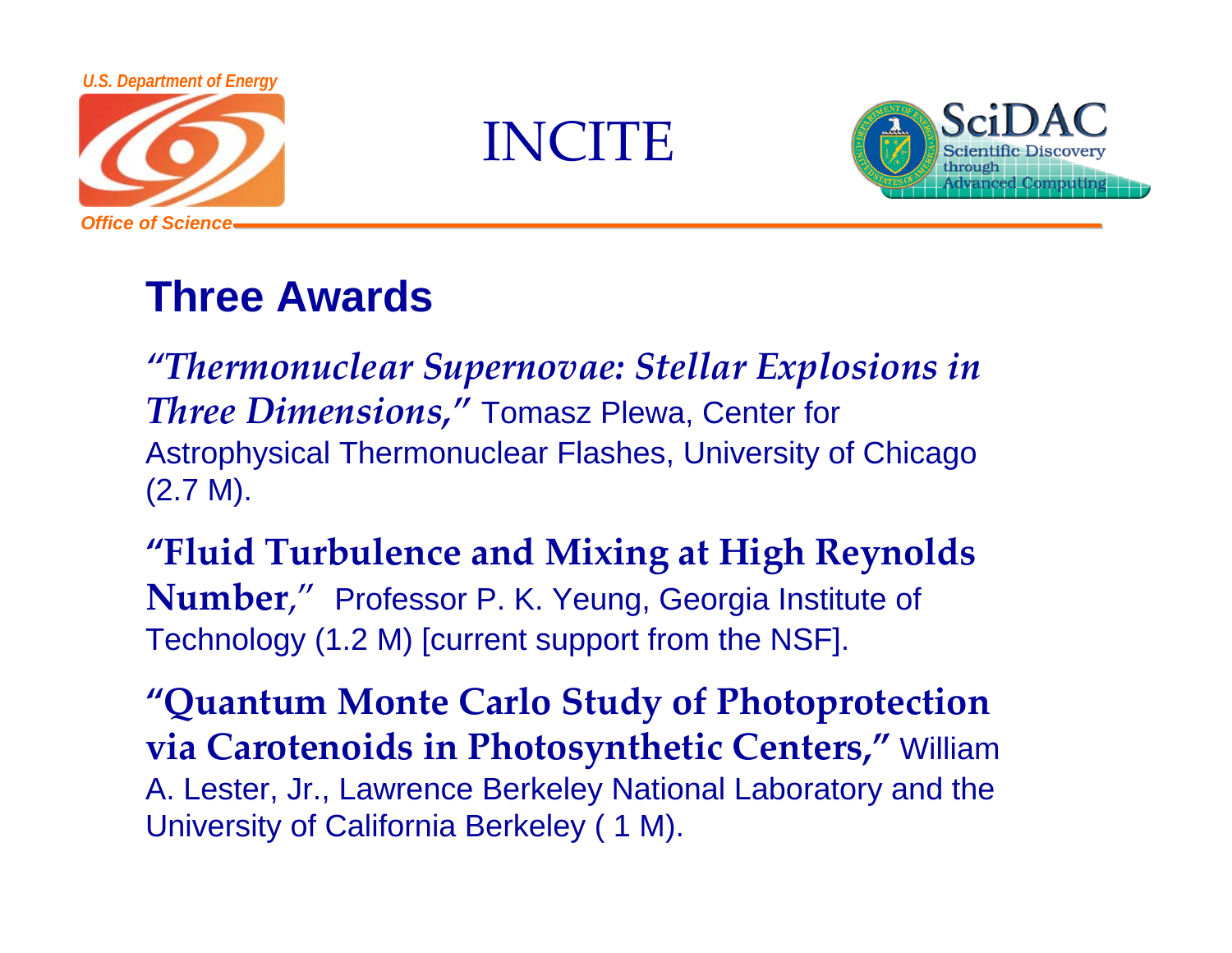

# The Path Foreword



## **What are scientific needs and priorities for high performance computing?**

### **How well do these requirements match existing and future system architectures ?**

**What are the opportunities for expanded HPC applications?** 

**What are the drivers or constraints to expanded HPC usage?**